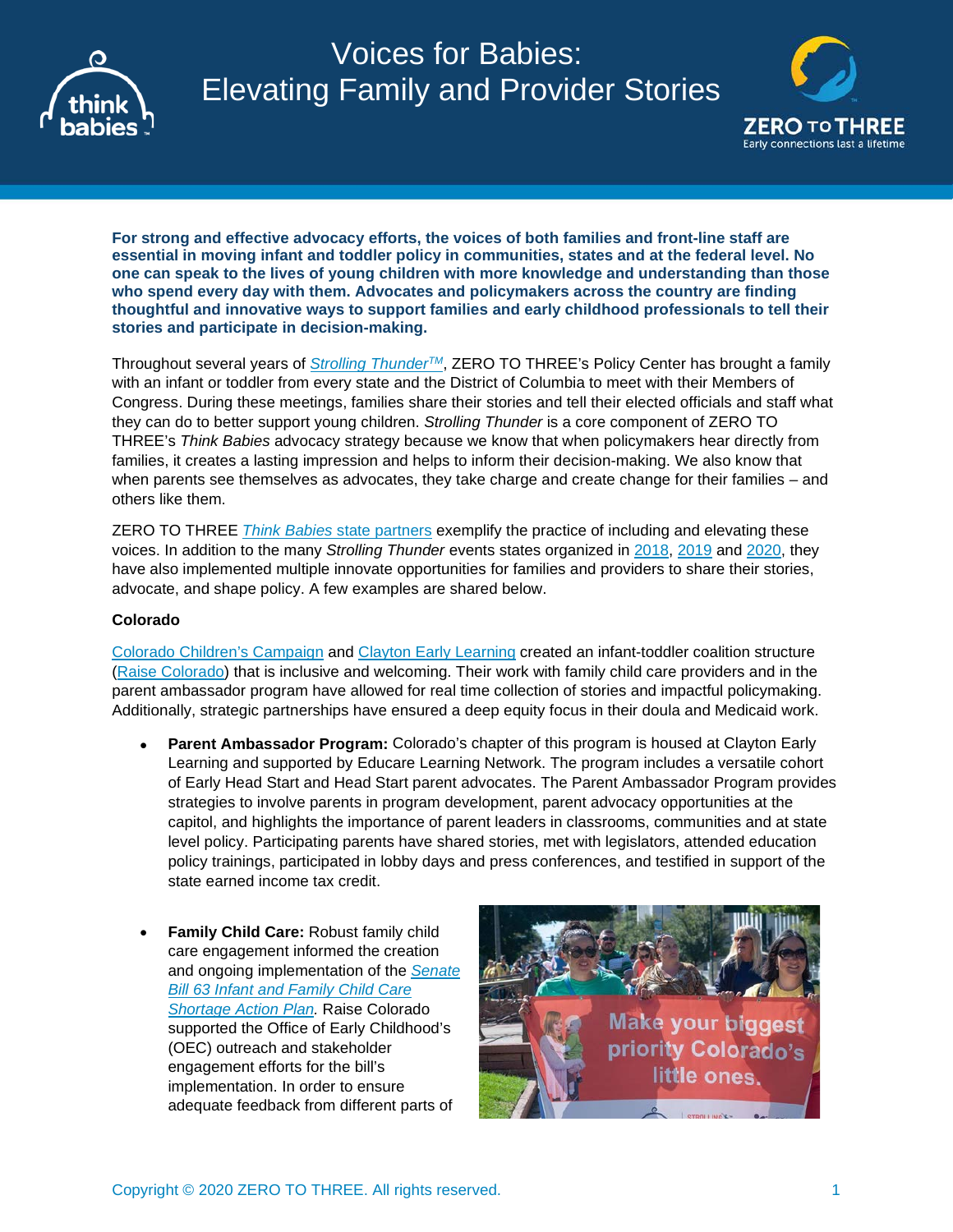the state, co-conveners worked with OEC to host listening sessions in the Denver-metro area, which were used to inform the creation of the [Senate Bill 63 toolkit.](https://static1.squarespace.com/static/5679be9605f8e24bd8be467a/t/5d65889483b2ac0001e63a17/1566935193093/SB63+Toolkit.pdf) Advocacy with the Governor's Office made funding from the National Governors Association Prenatal-to-Age-Three grant available to support local communities in hosting their own listening sessions. The funding was used by community representatives to rent venues, provide food and child care to attendees, pay facilitators, and cover additional expenses. The toolkit and scholarships assisted OEC with a comprehensive response from communities across Colorado and serves as a model for future community engagement efforts. Additionally, Raise Colorado's strong relationship with the Colorado Association of Family Child Care (CAFCC) and Small Business Majority - Colorado has ensured that family child care providers are actively involved in the advocacy needed to implement many of the pieces of the strategic action plan.

• **Ensuring Equity:** Advocates are working with leaders in the birthing community to hold robust listening sessions around the state about equity in birthing and reducing infant and maternal

mortality. Sessions explore what participants think is working well, what challenges exist, and what policies they would support at the state level. Listening sessions are being heavily promoted on social media. Strategic partnerships are strengthening outreach, with partners helping to co-host listening sessions with the aim of informing the policy work they will engage in for legislation in 2021 and 2022. All participants in listening sessions receive \$50 compensation to help cover costs associated with attending events.

## **Georgia**

The [Georgia Early Education Alliance for Ready Students \(GEEARS\)](https://geears.org/) is working with their infant-toddler coalition to advance the health, social, intellectual, and emotional well-being of infants and toddlers across Georgia. Travelling across the state, the group is intentional about collecting voices from every region and representing the diversity of residents.

• **Families:** Promise All Atlanta Children Thrive (PAACT), a community-based initiative led by GEEARS, hosted a number of community conversations independently and in partnership with Civic Dinners to provide a safe space for parents to discuss the joys and challenges of raising children in 2020. PAACT is using the information gathered to provide insight on the needs and experiences of parents in Atlanta, which will quide the work of the initiative going forward. Additionally, to raise public awareness of Georgia's Quality Rating and Improvement System (Quality Rated), GEEARS convened parents and social media influencers at several dinners to gather stories about how high-quality early learning benefitted their families, such as providing young children with positive early learning experiences and giving parents the ability to participate in the workforce. These stories were shared through multiple platforms. Finally, to support federal advocacy in light of COVID-19, GEEARS

# STRATEGIES FOR INVITING ALL VOICES

- Surveys in multiple languages and formats
- Stipends to recognize time, energy, and ideas contributed by parents and providers
- Meetings held in the evenings or at times that allow access to the population you are targeting
- Online meetings to eliminate commute time and child care issues
- Interpretation services
- Print and digital resources in multiple languages
- Support from an organizer to help facilitate participation among people from marginalized communities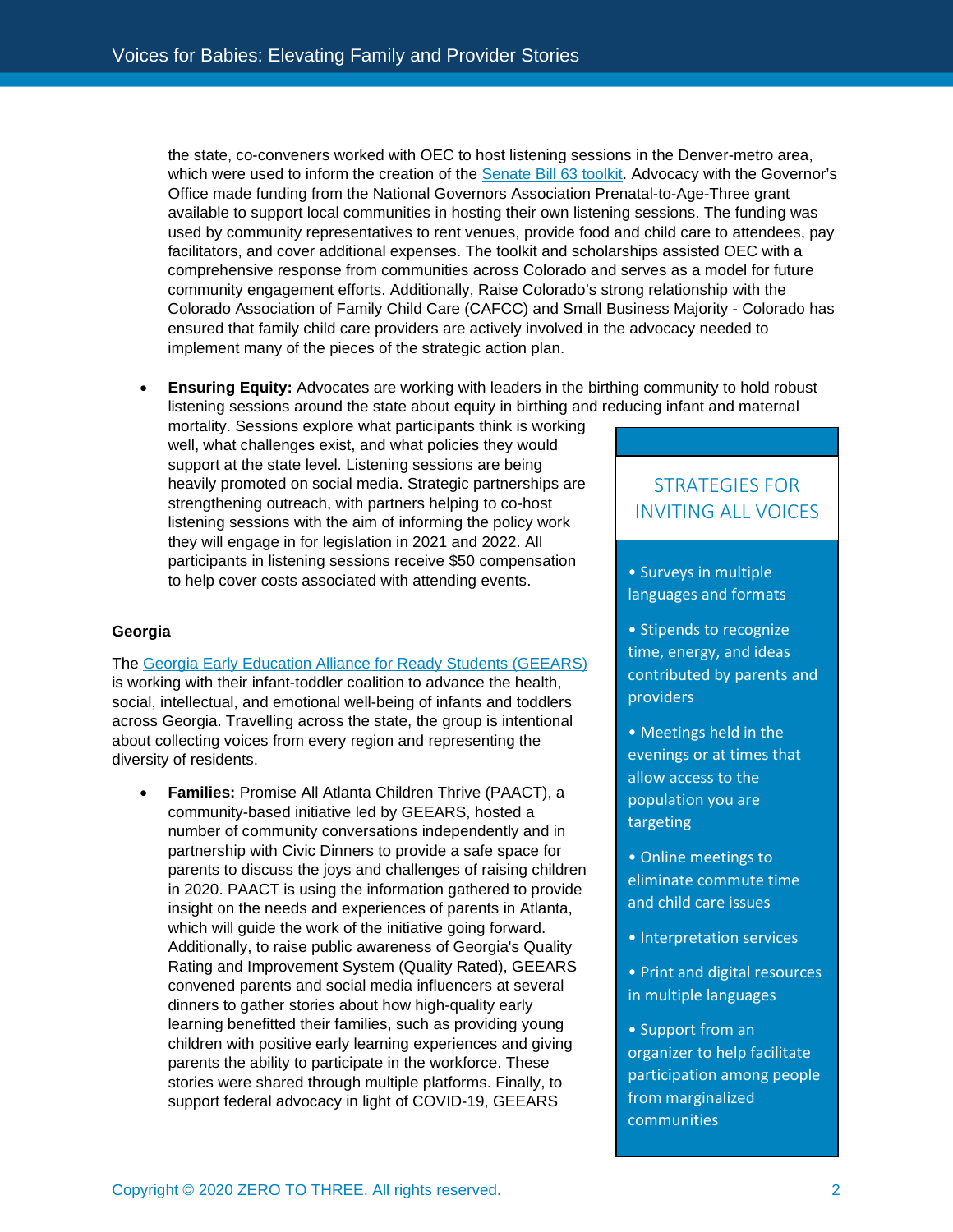hosted several Zoom calls with Congressional offices featuring parents and providers from their respective districts. This let the staff hear firsthand how COVID-19 is impacting families with young children, their families, and the professionals who serve them. After participating in one of these calls, Congresswoman Lucy McBath's spoke in support of child care during the *Child Care is Essential Act* hearing and a briefing on child care in the House Committee on Education &



Labor. She also began a virtual story hour for young kids in her district.

• **Surveys:** In May-June 2020, GEEARS surveyed Georgia parents and caregivers of young children about their experiences with parenting and child care in the wake of the COVID-19 pandemic. In addition, GEEARS collected stories about the impact of the pandemic on families through three focus groups later in the summer to better understand the nature of the challenges parents described in the survey. In partnership with the Metro Atlanta Chamber, GEEARS is compiling the findings from the surveys and focus groups, and spotlighting ways employers are supporting their employees with young children in a report that will be released this fall.

#### **New Jersey**

[Advocates for Children of New Jersey](https://acnj.org/) (ACNJ) is leading a statewide effort to ensure state leaders make New Jersey infants and toddlers a priority*.*

- **Congressional Meetings:** During the height of the COVID-19 pandemic, ACNJ, in collaboration with the New Jersey Association for the Education of Young Children, sponsored Zoom meetings with all but one of the New Jersey Congressional delegation. At least three child care providers from each legislative district (for a total of 65 providers) were recruited and prepped for the calls. The meetings were an opportunity to advocate for additional funding for child care and also educate Members of Congress on the complex child care system. Since then, both New Jersey Senators and 9 out of 12 Representatives have signed on to co-sponsor the *Child Care is Essential Act*. The meetings also provided ACNJ with further insight into the experiences and challenges that providers were facing. Finally, these meetings helped to build relationships between providers and their Members of Congress, with aides reaching out to providers after meetings for additional information and providers contacting the aides directly during advocacy asks.
- **Family Child Care:** ACNJ collaborated with several partners to hold a virtual Home-Based Child Care meeting that brought together family child care providers, community-based organizations, state department representatives and stakeholders in the summer of 2020. The discussion was intended to gain a better understanding of the response and resources needed to support homebased child care in New Jersey, not only during the pandemic and recovery periods, but also for long-term sustainability. The meeting featured a panel of family child care providers who shared their experiences as providers both before and during the pandemic, as well as challenges and ideas to support and strengthen home-based care.
- **Surveys:** Recently, ACNJ sent out a series of surveys to gain a deeper understanding of the impact of the COVID-19 pandemic on families and child care providers. These surveys captured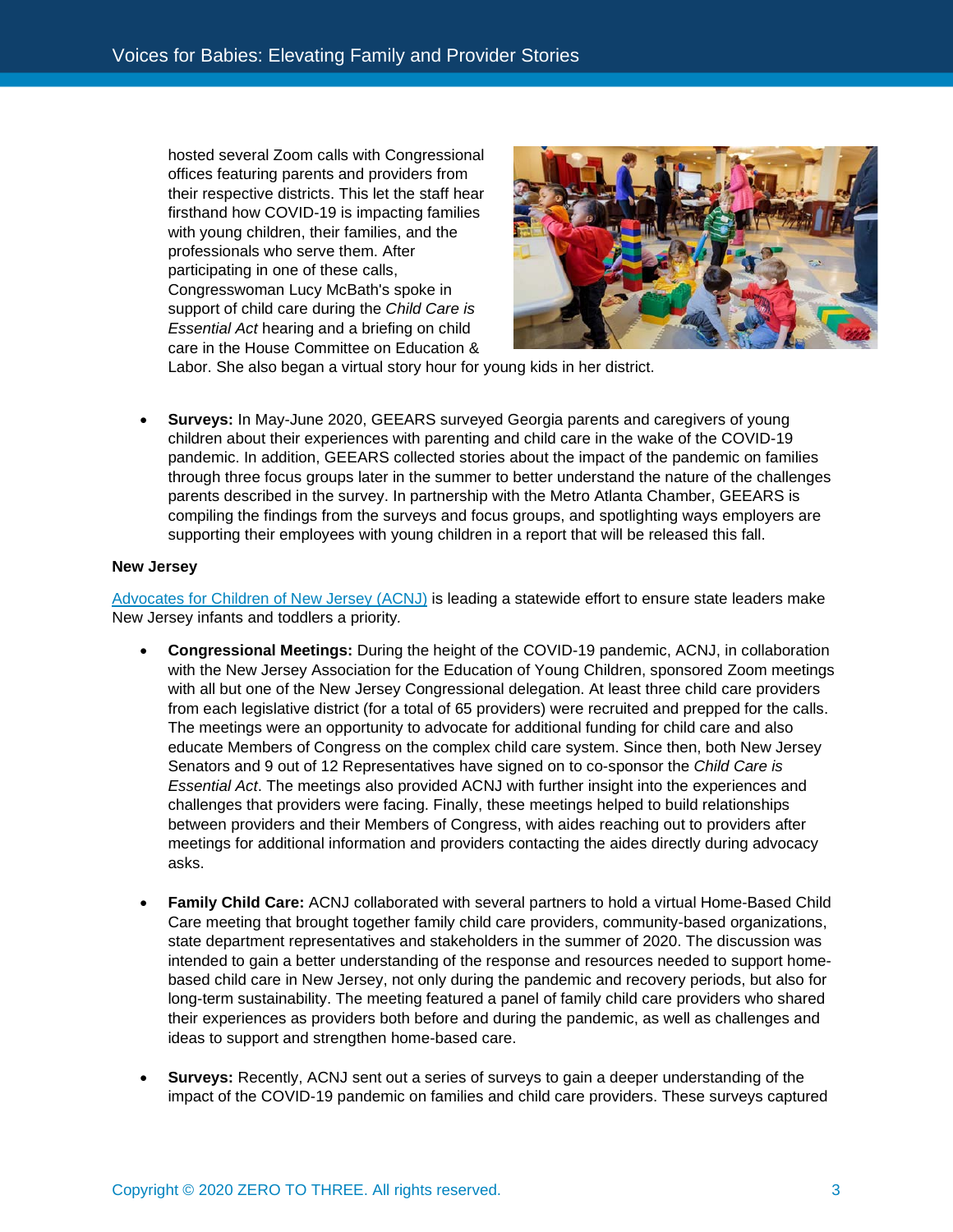the voices of hundreds of parents and child care providers throughout the state. Responses from these surveys have been used to identify critical issues to address and to advocate for those issues on the state and federal levels. Additionally, the surveys have been used to identify providers for advocacy activities, like the congressional meetings described above. Survey results were shared with legislators to give them an understanding of what was happening in their individual districts. Finally, the surveys were used to understand the concerns and needs of parents during the pandemic to guide planning for several webinars, including:

- o [Parent Town Hall: Child Care and the Pandemic](https://nam12.safelinks.protection.outlook.com/?url=https%3A%2F%2Facnj.org%2F15269-2%2F&data=02%7C01%7CKCoburn%40zerotothree.org%7Cf566913dd5744b6d3a3908d8751c7f2f%7C6fcec4dc506843d5af7b80ad58da1056%7C0%7C1%7C637388112548982857&sdata=gElI%2F3N7Bapi3n%2FEltozrFYgZT%2FE5CwZxSkBdurA6l4%3D&reserved=0)
- o [Parent Town Hall: Addressing Maternal Health Inequities During Civil Unrest and the](https://nam12.safelinks.protection.outlook.com/?url=https%3A%2F%2Facnj.org%2Faddressing-maternal-health-inequities-during-civic-unrest-and-the-pandemic%2F&data=02%7C01%7CKCoburn%40zerotothree.org%7Cf566913dd5744b6d3a3908d8751c7f2f%7C6fcec4dc506843d5af7b80ad58da1056%7C0%7C1%7C637388112548982857&sdata=W3viKYfLDE6b6IgKLFnS8UnvVdhFrNCKV5pS4arc4bY%3D&reserved=0)  [Pandemic,](https://nam12.safelinks.protection.outlook.com/?url=https%3A%2F%2Facnj.org%2Faddressing-maternal-health-inequities-during-civic-unrest-and-the-pandemic%2F&data=02%7C01%7CKCoburn%40zerotothree.org%7Cf566913dd5744b6d3a3908d8751c7f2f%7C6fcec4dc506843d5af7b80ad58da1056%7C0%7C1%7C637388112548982857&sdata=W3viKYfLDE6b6IgKLFnS8UnvVdhFrNCKV5pS4arc4bY%3D&reserved=0) and
- o [Teachable Moments at Home: Educating our Littlest Learners.](https://nam12.safelinks.protection.outlook.com/?url=https%3A%2F%2Facnj.org%2Fteachable-moments-at-home-educating-our-littlest-learners-recording%2F&data=02%7C01%7CKCoburn%40zerotothree.org%7Cf566913dd5744b6d3a3908d8751c7f2f%7C6fcec4dc506843d5af7b80ad58da1056%7C0%7C1%7C637388112548992858&sdata=2FO4Yn23v0CXqJa1%2B0En6arQBokPVwEyLGlIN0arnG0%3D&reserved=0)

## **North Carolina**

In North Carolina, the *Think Babies* North Carolina Alliance is engaging local communities in raising public awareness and building political will to improve policies and programs for North Carolina infants and toddlers and their families.

• **Communities**: In the spring of 2019 and 2020, the *Think Babies* NC Alliance awarded [mini](https://www.ncearlyeducationcoalition.org/think-babies-nc/think-babies-nc-community-partners/)[grants](https://www.ncearlyeducationcoalition.org/think-babies-nc/think-babies-nc-community-partners/) of \$2,000 to sixteen organizations to support county-level activities that raised public awareness; engaged infant, toddler, and family advocates; and informed policymakers about the importance of focusing on infants, toddlers, and their families. Grantees hosted multiple activities to promote public awareness and advocacy skill-building. Activities included forums on issues impacting young children; breakfasts and roundtable discussions for policymakers, business leaders, and community members to discuss the needs of infants and toddlers; tours of child care centers; and advocacy training for parents and child care providers. Engaging community partners to host local activities not only proved to be an effective use of funding, but also allowed the organization to effectively reach diverse stakeholders across the state's large geographic region.

## **Rhode Island**

[Rhode Island KIDS COUNT](http://www.rikidscount.org/) advocates for the advancement of policies to improve the health, safety, education, economic well-being, and development of Rhode Island's youngest children.

• **Family Child Care:** Rhode Island KIDS COUNT worked with All Our Kin, a national organization that helps to develop and sustain high-quality family child care systems, to hold four evening

Zoom meetings with family child care providers to review Rhode Island data and discuss national strategies that have helped build strong family child care systems. KIDS COUNT hired an organizer to help facilitate the meetings, provided \$75 stipends for the family child care providers and offered simultaneous interpretation through a Partnership for America's Children grant. The meetings led to the development of a set of priorities to build and sustain a high-quality family



child care system in Rhode Island that will be disseminated in both English and Spanish to